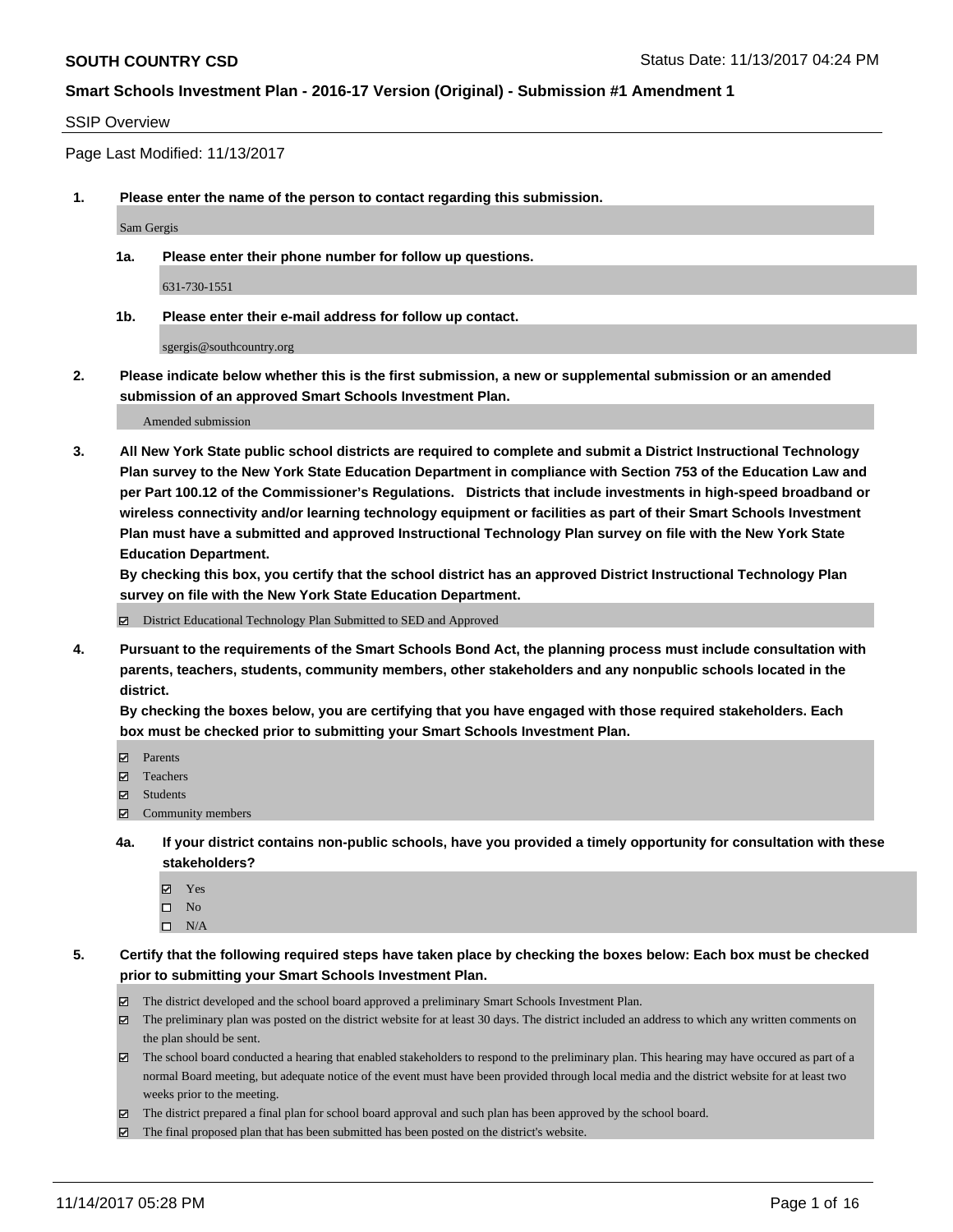#### SSIP Overview

Page Last Modified: 11/13/2017

**5a. Please upload the proposed Smart Schools Investment Plan (SSIP) that was posted on the district's website, along with any supporting materials. Note that this should be different than your recently submitted Educational Technology Survey. The Final SSIP, as approved by the School Board, should also be posted on the website and remain there during the course of the projects contained therein.**

SMART SCHOOLS INVESTMENT PLAN - AMENDMENT 1.docx

**5b. Enter the webpage address where the final Smart Schools Investment Plan is posted. The Plan should remain posted for the life of the included projects.**

http://www.southcountry.org/Assets/Technology\_Links/031816\_SMART\_SCHOOLS\_INVESTMENT\_PLAN\_- \_FINAL.pdf?t=635938987859870000

**6. Please enter an estimate of the total number of students and staff that will benefit from this Smart Schools Investment Plan based on the cumulative projects submitted to date.**

5,000

**7. An LEA/School District may partner with one or more other LEA/School Districts to form a consortium to pool Smart Schools Bond Act funds for a project that meets all other Smart School Bond Act requirements. Each school district participating in the consortium will need to file an approved Smart Schools Investment Plan for the project and submit a signed Memorandum of Understanding that sets forth the details of the consortium including the roles of each respective district.**

 $\Box$  The district plans to participate in a consortium to partner with other school district(s) to implement a Smart Schools project.

**8. Please enter the name and 6-digit SED Code for each LEA/School District participating in the Consortium.**

| <b>Partner LEA/District</b> | ISED BEDS Code |
|-----------------------------|----------------|
| (No Response)               | (No Response)  |

**9. Please upload a signed Memorandum of Understanding with all of the participating Consortium partners.**

(No Response)

**10. Your district's Smart Schools Bond Act Allocation is:**

\$4,480,887

**11. Enter the budget sub-allocations by category that you are submitting for approval at this time. If you are not budgeting SSBA funds for a category, please enter 0 (zero.) If the value entered is \$0, you will not be required to complete that survey question.**

|                                       | Sub-               |
|---------------------------------------|--------------------|
|                                       | <b>Allocations</b> |
| <b>School Connectivity</b>            | $-60,000$          |
| Connectivity Projects for Communities | $\overline{0}$     |
| <b>Classroom Technology</b>           | 60,000             |
| Pre-Kindergarten Classrooms           | $\overline{0}$     |
| Replace Transportable Classrooms      | $\Omega$           |
| High-Tech Security Features           | $\overline{0}$     |
| Totals:                               | 0                  |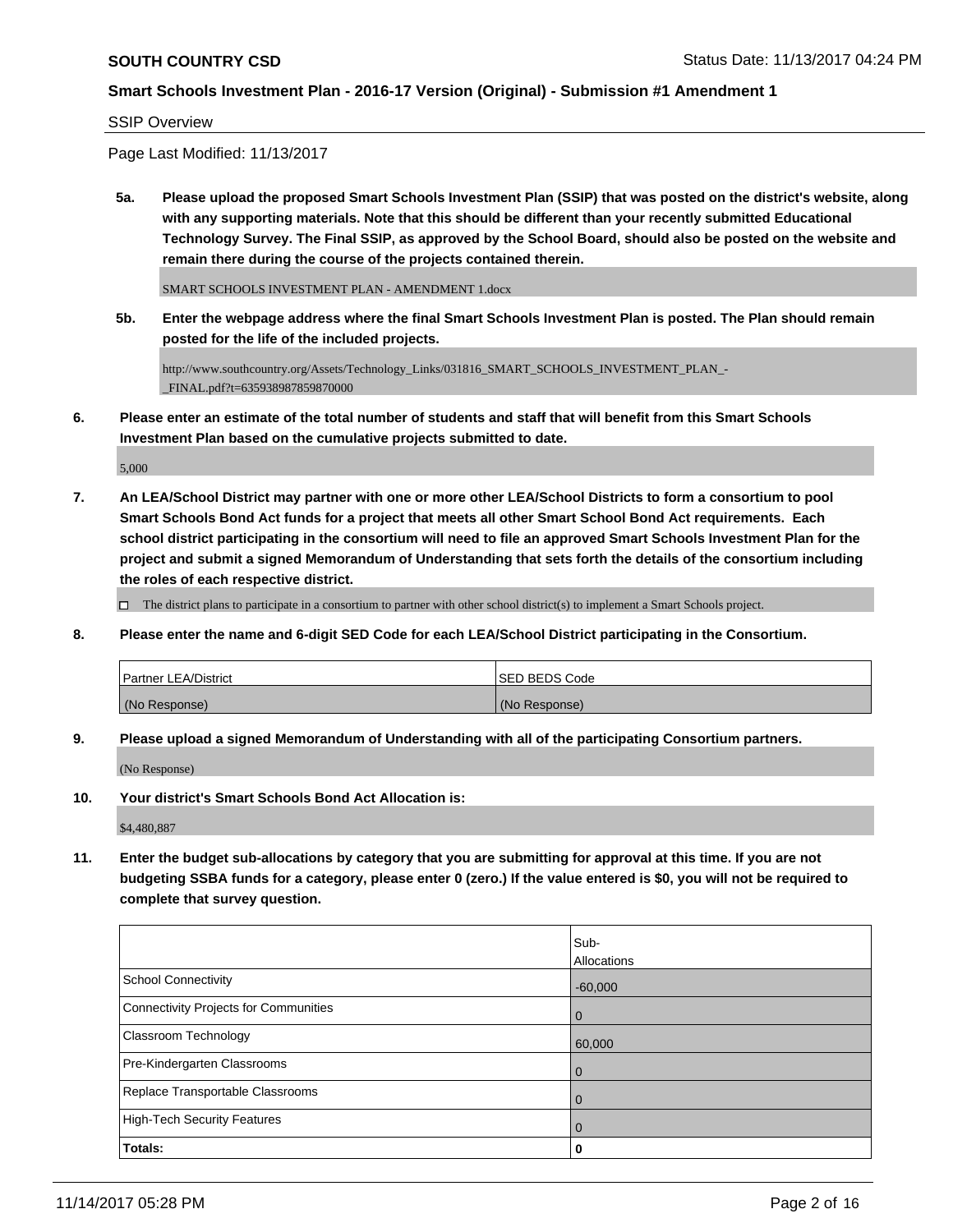#### School Connectivity

Page Last Modified: 11/13/2017

- **1. In order for students and faculty to receive the maximum benefit from the technology made available under the Smart Schools Bond Act, their school buildings must possess sufficient connectivity infrastructure to ensure that devices can be used during the school day. Smart Schools Investment Plans must demonstrate that:**
	- **sufficient infrastructure that meets the Federal Communications Commission's 100 Mbps per 1,000 students standard currently exists in the buildings where new devices will be deployed, or**
	- **is a planned use of a portion of Smart Schools Bond Act funds, or**
	- **is under development through another funding source.**

**Smart Schools Bond Act funds used for technology infrastructure or classroom technology investments must increase the number of school buildings that meet or exceed the minimum speed standard of 100 Mbps per 1,000 students and staff within 12 months. This standard may be met on either a contracted 24/7 firm service or a "burstable" capability. If the standard is met under the burstable criteria, it must be:**

**1. Specifically codified in a service contract with a provider, and**

**2. Guaranteed to be available to all students and devices as needed, particularly during periods of high demand, such as computer-based testing (CBT) periods.**

**Please describe how your district already meets or is planning to meet this standard within 12 months of plan submission.**

(No Response)

**1a. If a district believes that it will be impossible to meet this standard within 12 months, it may apply for a waiver of this requirement, as described on the Smart Schools website. The waiver must be filed and approved by SED prior to submitting this survey.**

 $\Box$  By checking this box, you are certifying that the school district has an approved waiver of this requirement on file with the New York State Education Department.

#### **2. Connectivity Speed Calculator (Required)**

|                         | Number of<br><b>Students</b> | Multiply by<br>100 Kbps | Divide by 1000 Current Speed<br>to Convert to<br>Required<br>l Speed in Mb | lin Mb           | Expected<br>Speed to be<br>Attained Within Required<br>12 Months | <b>Expected Date</b><br><b>When</b><br>Speed Will be<br>Met |
|-------------------------|------------------------------|-------------------------|----------------------------------------------------------------------------|------------------|------------------------------------------------------------------|-------------------------------------------------------------|
| <b>Calculated Speed</b> | (No<br>Response)             | (No Response)           | (No<br>Response)                                                           | (No<br>Response) | (No<br>Response)                                                 | (No<br>Response)                                            |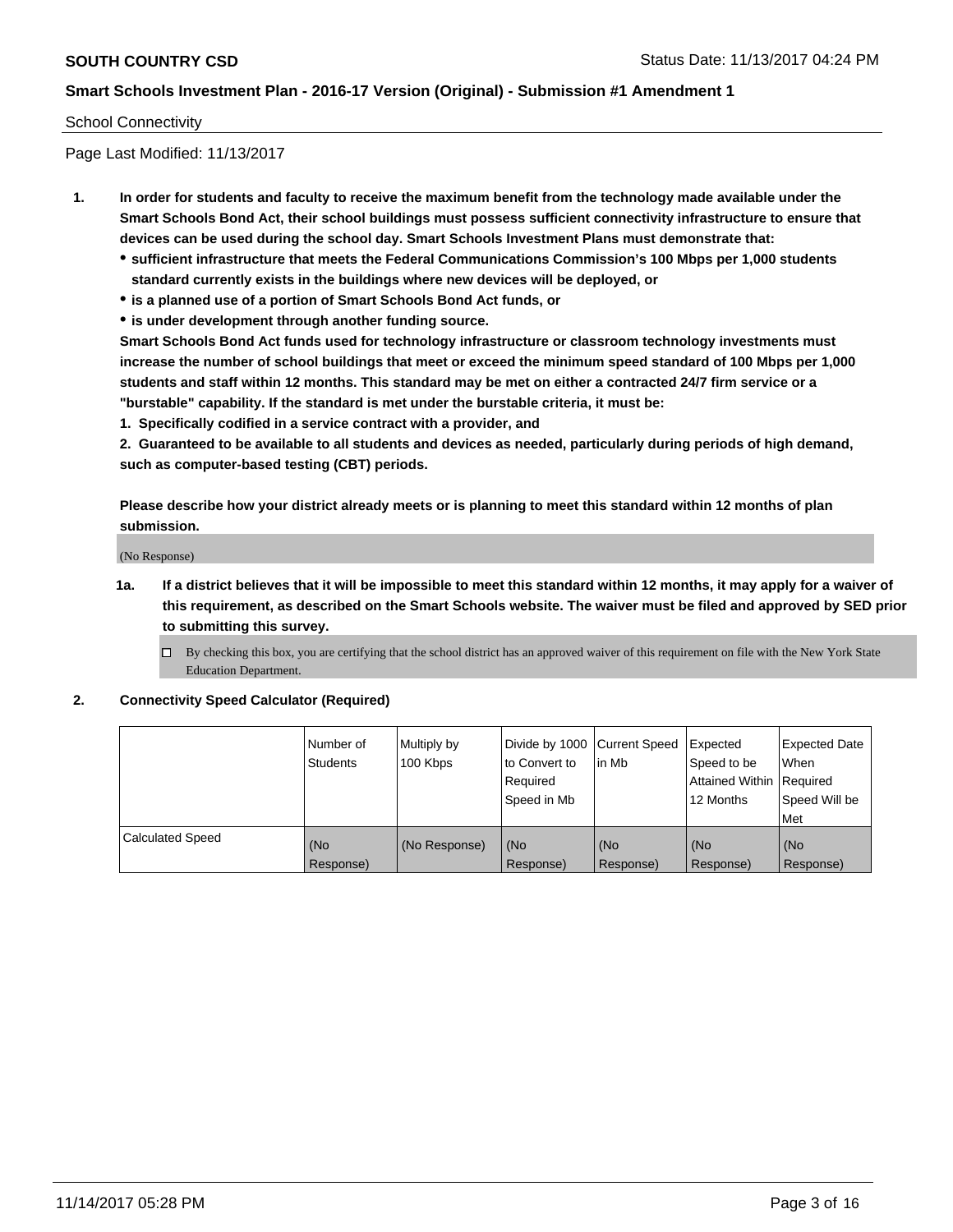#### School Connectivity

Page Last Modified: 11/13/2017

### **3. Describe how you intend to use Smart Schools Bond Act funds for high-speed broadband and/or wireless connectivity projects in school buildings.**

The district's technology initiative, includes high-speed broadband and/or wireless connectivity project upgrades throughout school buildings; the Smart Bond Act allows funding for these projects. The district replaced 152 Ethernet switches (previously 5-10 years old) with new switches that increased throughput. Additionally, the district replaced all existing 1G fiber between IDF and MDF closets with 10G fiber. The District purchased new switches, SFP modules and contracted a specialist to install the fiber lines. The district installed redundant fiber lines between school buildings, with SFP modules and the local ISP enabled for "dark fiber."

 Additionally, The SSBA provided funding for Chromebooks, Inter-Networking, and interactive whiteboards - all designated in the district's technology plan. These tools allow teachers to significantly integrate 1:1 computing, collaborative learning, flipped classrooms, use of technology as a pedagogical tool to prepare students for Standards Based Assessments and Common Core. Furthermore, the presence of such devices allows students to access content on global levels, given the resources and material(s) available through the internet. Such exposure to state of the art equipment and technology prepares students for the global job market and higher learning opportunities not available otherwise.

 As required by the SSBA, the district improved its connectivity speed based on total enrollment. In addition to replacing 160 outdated switches with state of the art switches (discussed within 'Classroom Learning Technology'), the district installed 10G cabling between and within the buildings will allow for greater connectivity than the minimum standard. The district purchased a router capable of attaining speeds higher than the minimum requirement - at ISP is capable of activating extra bandwidth, due to the infrastructure in place.

The district quantified this demand by surveying the internet and district plans/initiatives. Furthermore, the technology department conducted walkthroughs independently and with licensed contractors to understand the scope of the Wi-Fi necessary districtwide. Additionally, the technology department investigated wiring contractors and their capabilities. The district solicited proposals for Wi-Fi buildout from several vendors, with input from a district committee. Part of the evaluation included, meeting state-testing requirements, 1:1 student computing programs, ability for the creation of other Wi-Fi networks, the ability to add devices to the network, and ease/flexibility of management.

As a result of cooperative and high-volume purchasing, and competitive pricing/negotiation with the vendor, the district was able to save a net **\$60,000**(after one outstanding invoice) from the originally projected budget estimate toward these endeavors. As the district addressed its connectivity needs through the SSBA, and as a result, requests a transfer of the surplus amount listed above to fund the remaining classroom learning technology initiatives listed in the original plan.

**4. Describe the linkage between the district's District Instructional Technology Plan and the proposed projects. (There should be a link between your response to this question and your response to Question 1 in Part E. Curriculum and Instruction "What are the district's plans to use digital connectivity and technology to improve teaching and learning?)**

(No Response)

**5. If the district wishes to have students and staff access the Internet from wireless devices within the school building, or in close proximity to it, it must first ensure that it has a robust Wi-Fi network in place that has sufficient bandwidth to meet user demand.**

**Please describe how you have quantified this demand and how you plan to meet this demand.**

(No Response)

**6. As indicated on Page 5 of the guidance, the Office of Facilities Planning will have to conduct a preliminary review of all capital projects, including connectivity projects.**

**Please indicate on a separate row each project number given to you by the Office of Facilities Planning.**

| Project Number        |  |
|-----------------------|--|
| 58-02-35-06-7-999-004 |  |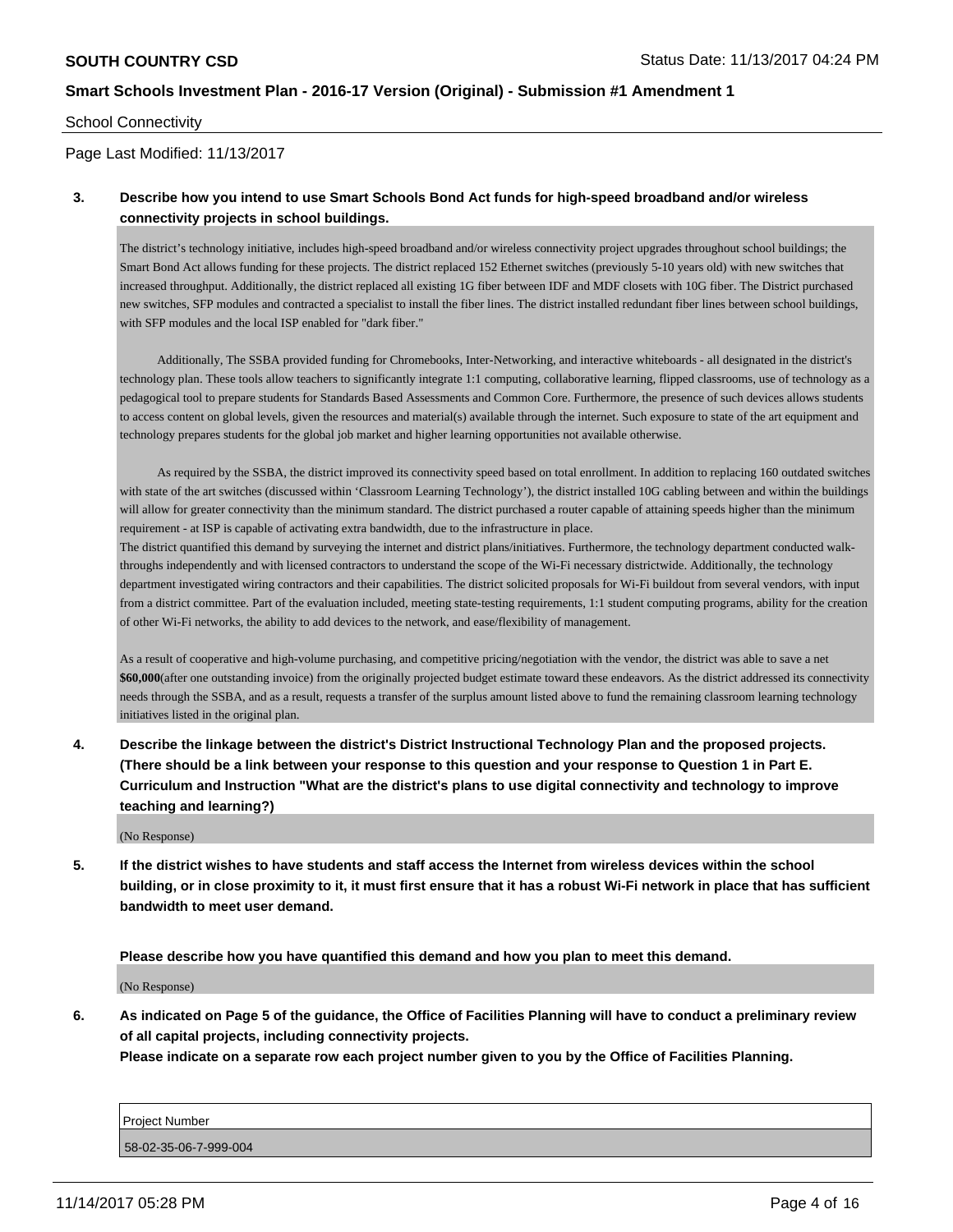#### School Connectivity

Page Last Modified: 11/13/2017

**7. Certain high-tech security and connectivity infrastructure projects may be eligible for an expedited review process as determined by the Office of Facilities Planning.**

**Was your project deemed eligible for streamlined review?**

No

**8. Include the name and license number of the architect or engineer of record.**

| Name                        | License Number |
|-----------------------------|----------------|
| <b>Wiedersum Associates</b> | 25398          |

**9. If you are submitting an allocation for School Connectivity complete this table. Note that the calculated Total at the bottom of the table must equal the Total allocation for this category that you entered in the SSIP Overview overall budget.** 

|                                            | Sub-          |
|--------------------------------------------|---------------|
|                                            | Allocation    |
| Network/Access Costs                       | $-60,000$     |
| Outside Plant Costs                        | (No Response) |
| School Internal Connections and Components | (No Response) |
| Professional Services                      | (No Response) |
| Testing                                    | (No Response) |
| <b>Other Upfront Costs</b>                 | (No Response) |
| <b>Other Costs</b>                         | (No Response) |
| Totals:                                    | $-60,000$     |

**10. Please detail the type, quantity, per unit cost and total cost of the eligible items under each sub-category. This is especially important for any expenditures listed under the "Other" category. All expenditures must be eligible for tax-exempt financing to be reimbursed through the SSBA. Sufficient detail must be provided so that we can verify this is the case. If you have any questions, please contact us directly through smartschools@nysed.gov. NOTE: Wireless Access Points should be included in this category, not under Classroom Educational Technology, except those that will be loaned/purchased for nonpublic schools.**

| Select the allowable expenditure | Item to be purchased | Quantity | Cost per Item | Total Cost |
|----------------------------------|----------------------|----------|---------------|------------|
| type.                            |                      |          |               |            |
| Repeat to add another item under |                      |          |               |            |
| each type.                       |                      |          |               |            |
| Network/Access Costs             | <b>Switches</b>      | -8       | 7,500         | $-60.000$  |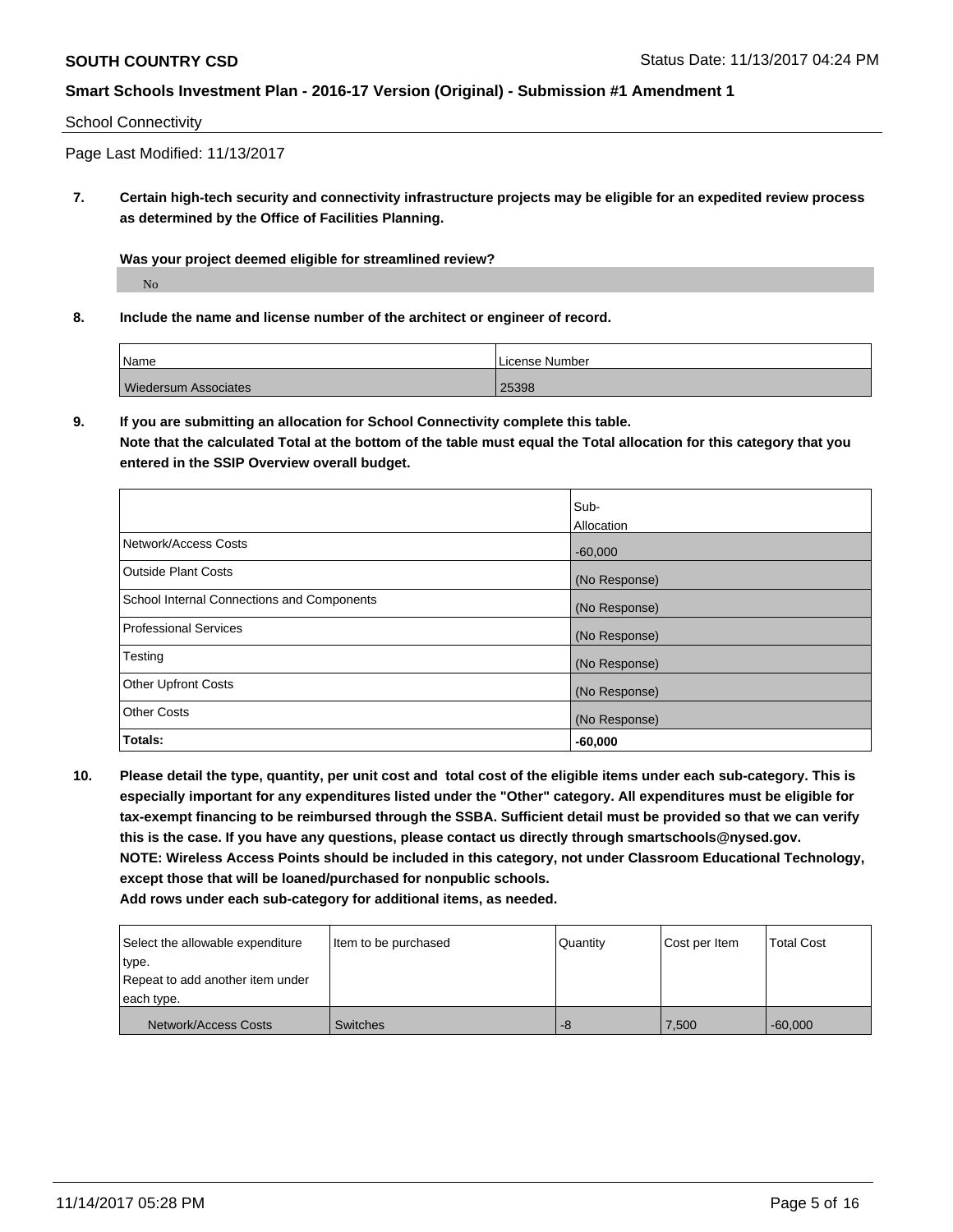Community Connectivity (Broadband and Wireless)

Page Last Modified: 11/08/2017

**1. Describe how you intend to use Smart Schools Bond Act funds for high-speed broadband and/or wireless connectivity projects in the community.**

(No Response)

**2. Please describe how the proposed project(s) will promote student achievement and increase student and/or staff access to the Internet in a manner that enhances student learning and/or instruction outside of the school day and/or school building.**

(No Response)

**3. Community connectivity projects must comply with all the necessary local building codes and regulations (building and related permits are not required prior to plan submission).**

 $\Box$  I certify that we will comply with all the necessary local building codes and regulations.

**4. Please describe the physical location of the proposed investment.**

(No Response)

**5. Please provide the initial list of partners participating in the Community Connectivity Broadband Project, along with their Federal Tax Identification (Employer Identification) number.**

| <b>Project Partners</b> | l Federal ID # |
|-------------------------|----------------|
| (No Response)           | (No Response)  |

**6. If you are submitting an allocation for Community Connectivity, complete this table. Note that the calculated Total at the bottom of the table must equal the Total allocation for this category that you entered in the SSIP Overview overall budget.**

|                                    | Sub-Allocation |
|------------------------------------|----------------|
| Network/Access Costs               | (No Response)  |
| <b>Outside Plant Costs</b>         | (No Response)  |
| <b>Tower Costs</b>                 | (No Response)  |
| <b>Customer Premises Equipment</b> | (No Response)  |
| <b>Professional Services</b>       | (No Response)  |
| Testing                            | (No Response)  |
| <b>Other Upfront Costs</b>         | (No Response)  |
| <b>Other Costs</b>                 | (No Response)  |
| Totals:                            | 0              |

**7. Please detail the type, quantity, per unit cost and total cost of the eligible items under each sub-category. This is especially important for any expenditures listed under the "Other" category. All expenditures must be capital-bond eligible to be reimbursed through the SSBA. If you have any questions, please contact us directly through smartschools@nysed.gov.**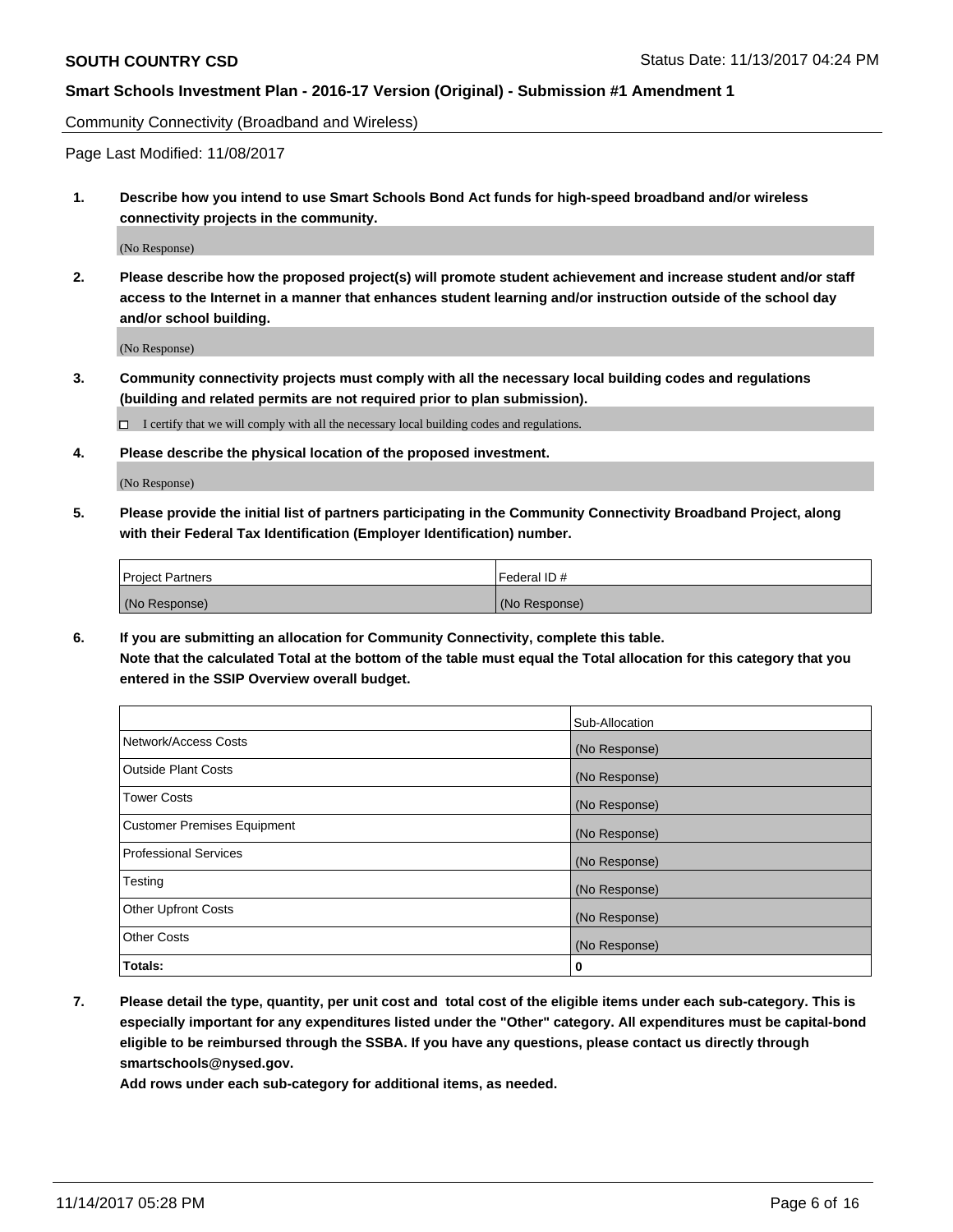Community Connectivity (Broadband and Wireless)

Page Last Modified: 11/08/2017

| Select the allowable expenditure<br>type.<br>Repeat to add another item under | Item to be purchased | Quantity      | Cost per Item | <b>Total Cost</b> |
|-------------------------------------------------------------------------------|----------------------|---------------|---------------|-------------------|
| each type.                                                                    |                      |               |               |                   |
| (No Response)                                                                 | (No Response)        | (No Response) | (No Response) | (No Response)     |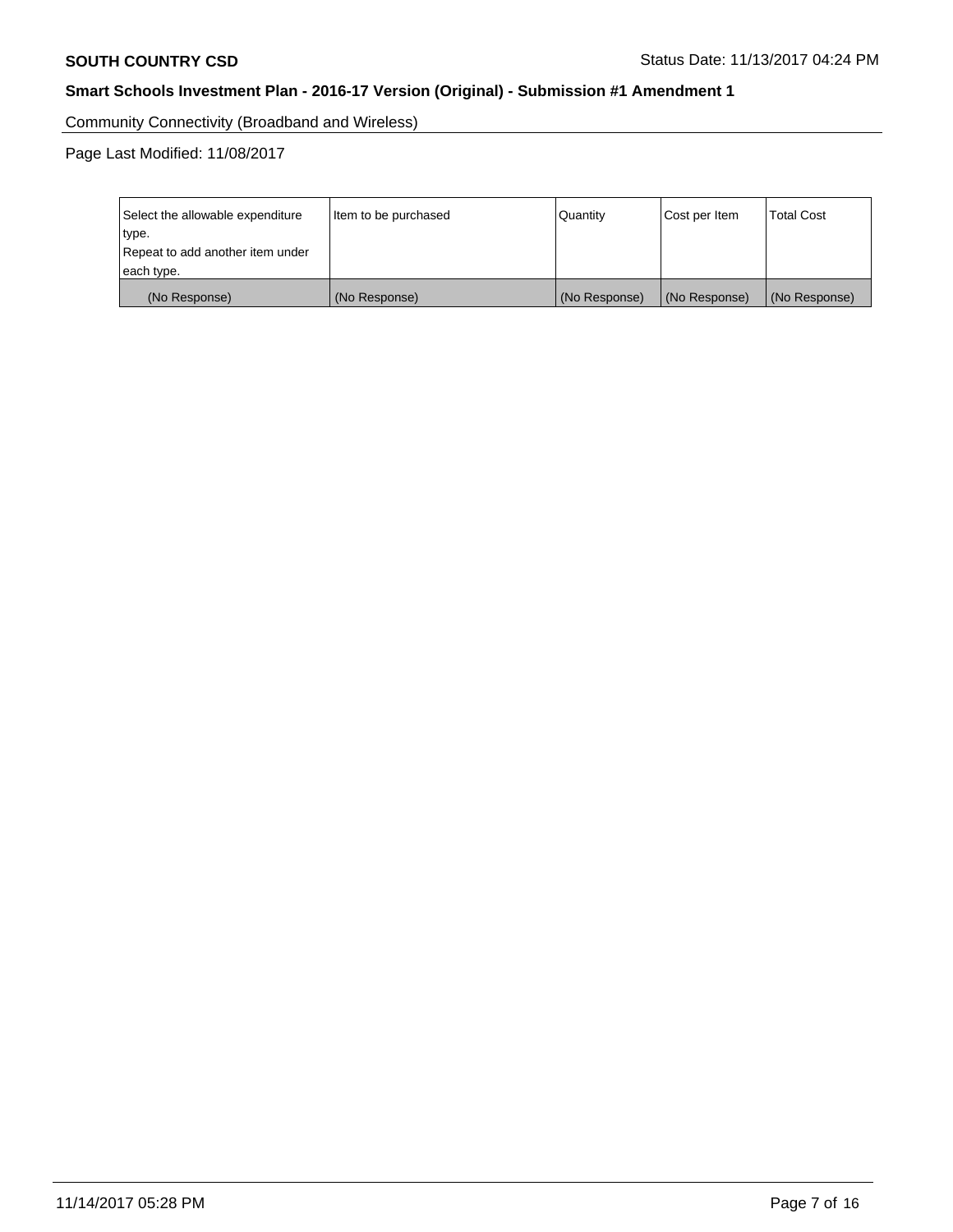#### Classroom Learning Technology

Page Last Modified: 11/13/2017

**1. In order for students and faculty to receive the maximum benefit from the technology made available under the Smart Schools Bond Act, their school buildings must possess sufficient connectivity infrastructure to ensure that devices can be used during the school day. Smart Schools Investment Plans must demonstrate that sufficient infrastructure that meets the Federal Communications Commission's 100 Mbps per 1,000 students standard currently exists in the buildings where new devices will be deployed, or is a planned use of a portion of Smart Schools Bond Act funds, or is under development through another funding source.**

**Smart Schools Bond Act funds used for technology infrastructure or classroom technology investments must increase the number of school buildings that meet or exceed the minimum speed standard of 100 Mbps per 1,000 students and staff within 12 months. This standard may be met on either a contracted 24/7 firm service or a "burstable" capability. If the standard is met under the burstable criteria, it must be:**

**1. Specifically codified in a service contract with a provider, and**

**2. Guaranteed to be available to all students and devices as needed, particularly during periods of high demand, such as computer-based testing (CBT) periods.**

**Please describe how your district already meets or is planning to meet this standard within 12 months of plan submission.**

(No Response)

- **1a. If a district believes that it will be impossible to meet this standard within 12 months, it may apply for a waiver of this requirement, as described on the Smart Schools website. The waiver must be filed and approved by SED prior to submitting this survey.**
	- $\Box$  By checking this box, you are certifying that the school district has an approved waiver of this requirement on file with the New York State Education Department.
- **2. Connectivity Speed Calculator (Required)**

|                         | Number of<br><b>Students</b> | Multiply by<br>100 Kbps | Divide by 1000 Current Speed<br>to Convert to<br>Reauired<br>Speed in Mb | l in Mb          | Expected<br>Speed to be<br>Attained Within   Required<br>12 Months | Expected Date<br>When<br>Speed Will be<br>Met |
|-------------------------|------------------------------|-------------------------|--------------------------------------------------------------------------|------------------|--------------------------------------------------------------------|-----------------------------------------------|
| <b>Calculated Speed</b> | (No<br>Response)             | (No Response)           | (No<br>Response)                                                         | (No<br>Response) | (No<br>Response)                                                   | (No<br>Response)                              |

**3. If the district wishes to have students and staff access the Internet from wireless devices within the school building, or in close proximity to it, it must first ensure that it has a robust Wi-Fi network in place that has sufficient bandwidth to meet user demand.**

**Please describe how you have quantified this demand and how you plan to meet this demand.**

(No Response)

**4. All New York State public school districts are required to complete and submit an Instructional Technology Plan survey to the New York State Education Department in compliance with Section 753 of the Education Law and per Part 100.12 of the Commissioner's Regulations.**

**Districts that include educational technology purchases as part of their Smart Schools Investment Plan must have a submitted and approved Instructional Technology Plan survey on file with the New York State Education Department.**

By checking this box, you are certifying that the school district has an approved Instructional Technology Plan survey on file with the New York State Education Department.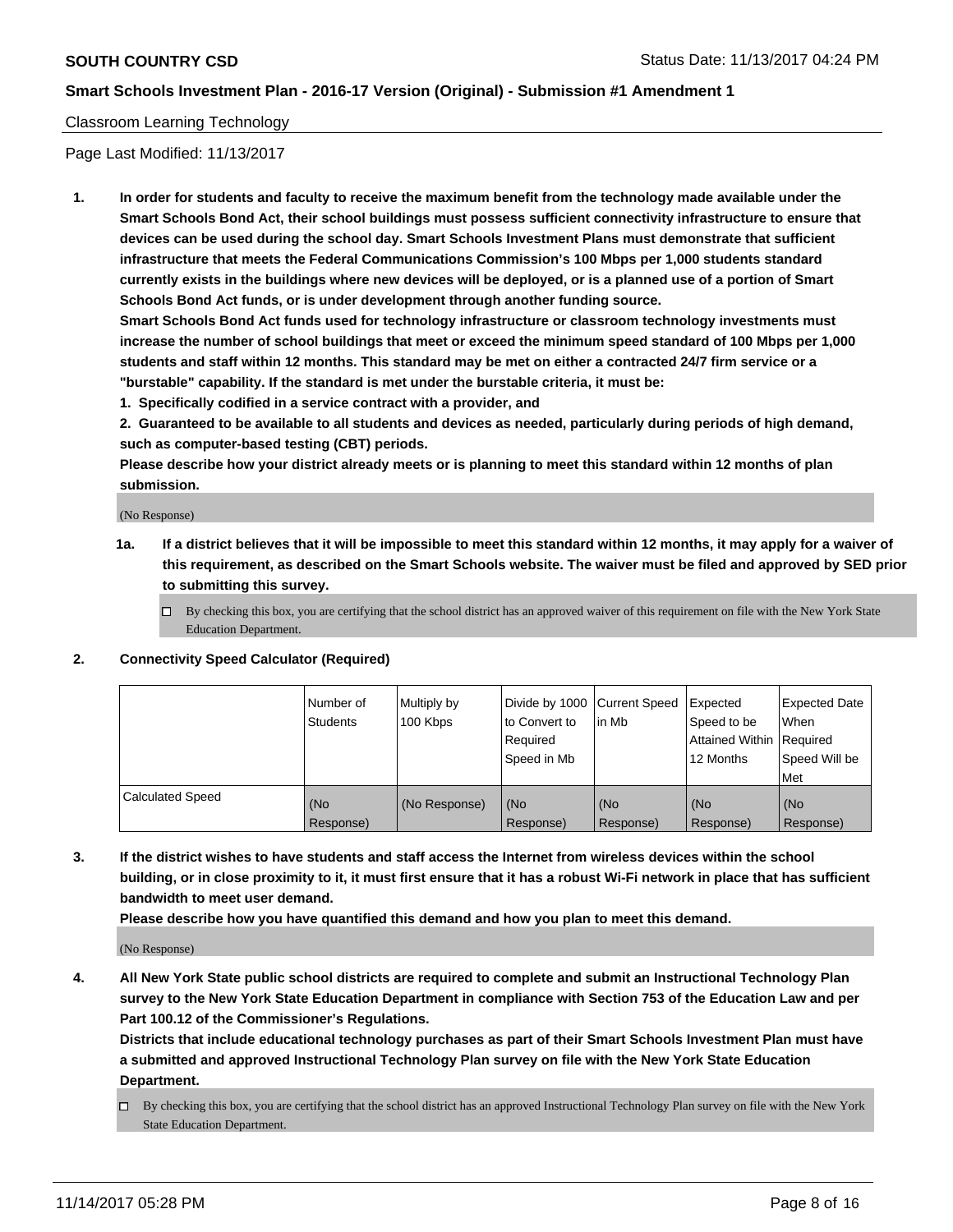#### Classroom Learning Technology

Page Last Modified: 11/13/2017

**5. Describe the devices you intend to purchase and their compatibility with existing or planned platforms or systems. Specifically address the adequacy of each facility's electrical, HVAC and other infrastructure necessary to install and support the operation of the planned technology.**

As a precondition to any purchase of devices using a Smart Schools allocation, a district must increase the number of school buildings that meet or exceed the Federal Communications Commission minimum speed standard of 100 Mbps per 1,000 students. To this end, the district replaced approximately 160 outdated switches with state of the art switches (as listed above), increased bandwidth between building closets, buildings and increased the maximum through-put between the building and ISP. The district utilizes 10G cabling between and within the buildings, which allows for greater connectivity than the minimum standard. As mentioned previously, the district purchased a router capable of attaining speeds higher than the minimum requirement, increasing bandwidth from the ISP. The All necessary planned upgrades by the end of the school year.

As part of our technology initiative, also highlighted in the Technology Plan, the district purchased the large majority of previously listed devices, however is in need of additional funding, due to pricing changes, student counts, and the requirement of storage units (Chromebook Carts) necessary for the safeguarding and security of mobile devices. The District however, in order to fulfill the specs described in the SSBA plan. Specifically, the area of:

• Google Chromebooks - these machines will be distributed to all district teachers and students for mobile computing purposes. Chromebooks are designed to work with Google Apps for Education (GAFE). The uses include homework assignments, collaboration, digital classroom, flipped classroom, decentralized learning, and research, and the purchases will include touchscreen and non-touchscreen devices. The district maintains a Google domain and Microsoft Office through a web portal (centrally managed) that is integrated with Active Directory. As such, Google Chromebooks will be able on the wireless platform and servers in place. Chromebooks are capable of running all web-based software owned by the district.

The District is requesting a transfer of **\$60,000** from the School Connectivity Code to the Classroom Technology Code to fulfill Chromebook orders for district students. This will fulfill an additional 240 Chromebooks necessary for the anticipated rollout, when coupled with existing funds in the code from the original submission.

- **6. Describe how the proposed technology purchases will:**
	- **> enhance differentiated instruction;**
	- **> expand student learning inside and outside the classroom;**
	- **> benefit students with disabilities and English language learners; and**
	- **> contribute to the reduction of other learning gaps that have been identified within the district.**

**The expectation is that districts will place a priority on addressing the needs of students who struggle to succeed in a rigorous curriculum. Responses in this section should specifically address this concern and align with the district's Instructional Technology Plan (in particular Question 2 of E. Curriculum and Instruction: "Does the district's instructional technology plan address the needs of students with disabilities to ensure equitable access to instruction, materials and assessments?" and Question 3 of the same section: "Does the district's instructional technology plan address the provision of assistive technology specifically for students with disabilities to ensure access to and participation in the general curriculum?"**

(No Response)

**7. Where appropriate, describe how the proposed technology purchases will enhance ongoing communication with parents and other stakeholders and help the district facilitate technology-based regional partnerships, including distance learning and other efforts.**

(No Response)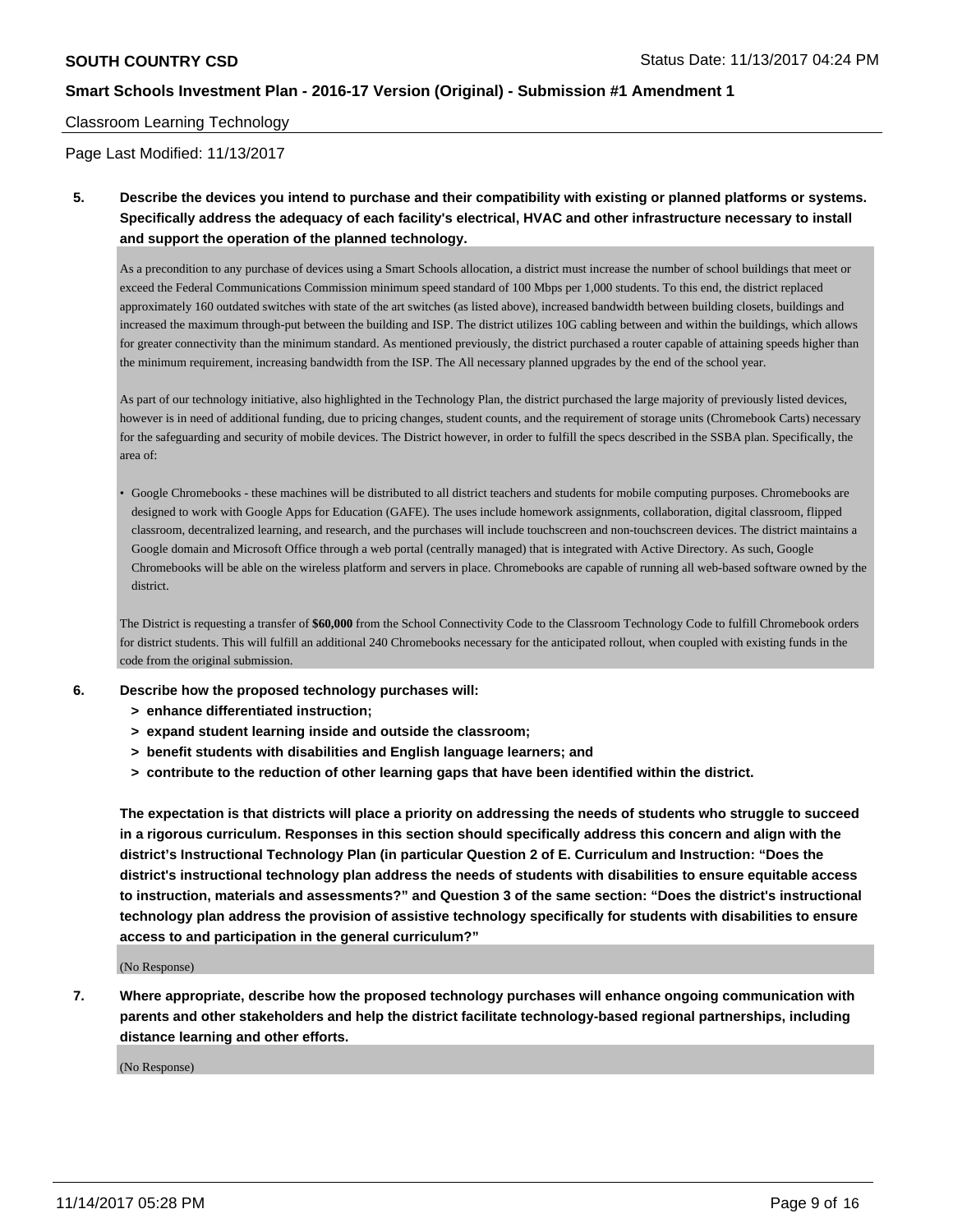#### Classroom Learning Technology

Page Last Modified: 11/13/2017

**8. Describe the district's plan to provide professional development to ensure that administrators, teachers and staff can employ the technology purchased to enhance instruction successfully.**

**Note: This response should be aligned and expanded upon in accordance with your district's response to Question 1 of F. Professional Development of your Instructional Technology Plan: "Please provide a summary of professional development offered to teachers and staff, for the time period covered by this plan, to support technology to enhance teaching and learning. Please include topics, audience and method of delivery within your summary."**

(No Response)

**9. Districts must contact the SUNY/CUNY teacher preparation program that supplies the largest number of the district's new teachers to request advice on innovative uses and best practices at the intersection of pedagogy and educational technology.**

**9a. Please enter the name of the SUNY or CUNY Institution that you contacted.**

(No Response)

**9b. Enter the primary Institution phone number.**

(No Response)

**9c. Enter the name of the contact person with whom you consulted and/or will be collaborating with on innovative uses of technology and best practices.**

(No Response)

**10. A district whose Smart Schools Investment Plan proposes the purchase of technology devices and other hardware must account for nonpublic schools in the district.**

**Are there nonpublic schools within your school district?**

Yes

 $\square$  No

**10a. Describe your plan to loan purchased hardware to nonpublic schools within your district. The plan should use your district's nonpublic per-student loan amount calculated below, within the framework of the guidance. Please enter the date by which nonpublic schools must request classroom technology items. Also, specify in your response the devices that the nonpublic schools have requested, as well as in the in the Budget and the Expenditure Table at the end of the page.**

As part of the amendment submission, the district ensures that all nonpublic schools eligible for a Smart Schools Bond allocation were provided with the items discussed, at an allocation that reached the \$250 maximum; 57 Chromebooks were purchased for the non-public school - after discussions, plan submission and approval, and delivered during the 2016-17 school year. Eligible non-public schools reached the maximum, and received the items purchased with those funds.

**10b. A final Smart Schools Investment Plan cannot be approved until school authorities have adopted regulations specifying the date by which requests from nonpublic schools for the purchase and loan of Smart Schools Bond Act classroom technology must be received by the district.**

 $\Box$  By checking this box, you certify that you have such a plan and associated regulations in place that have been made public.

**11. Nonpublic Classroom Technology Loan Calculator The Smart Schools Bond Act provides that any Classroom Learning Technology purchases made using Smart**

 $\Box$  By checking this box, you certify that you have contacted the SUNY/CUNY teacher preparation program that supplies the largest number of your new teachers to request advice on these issues.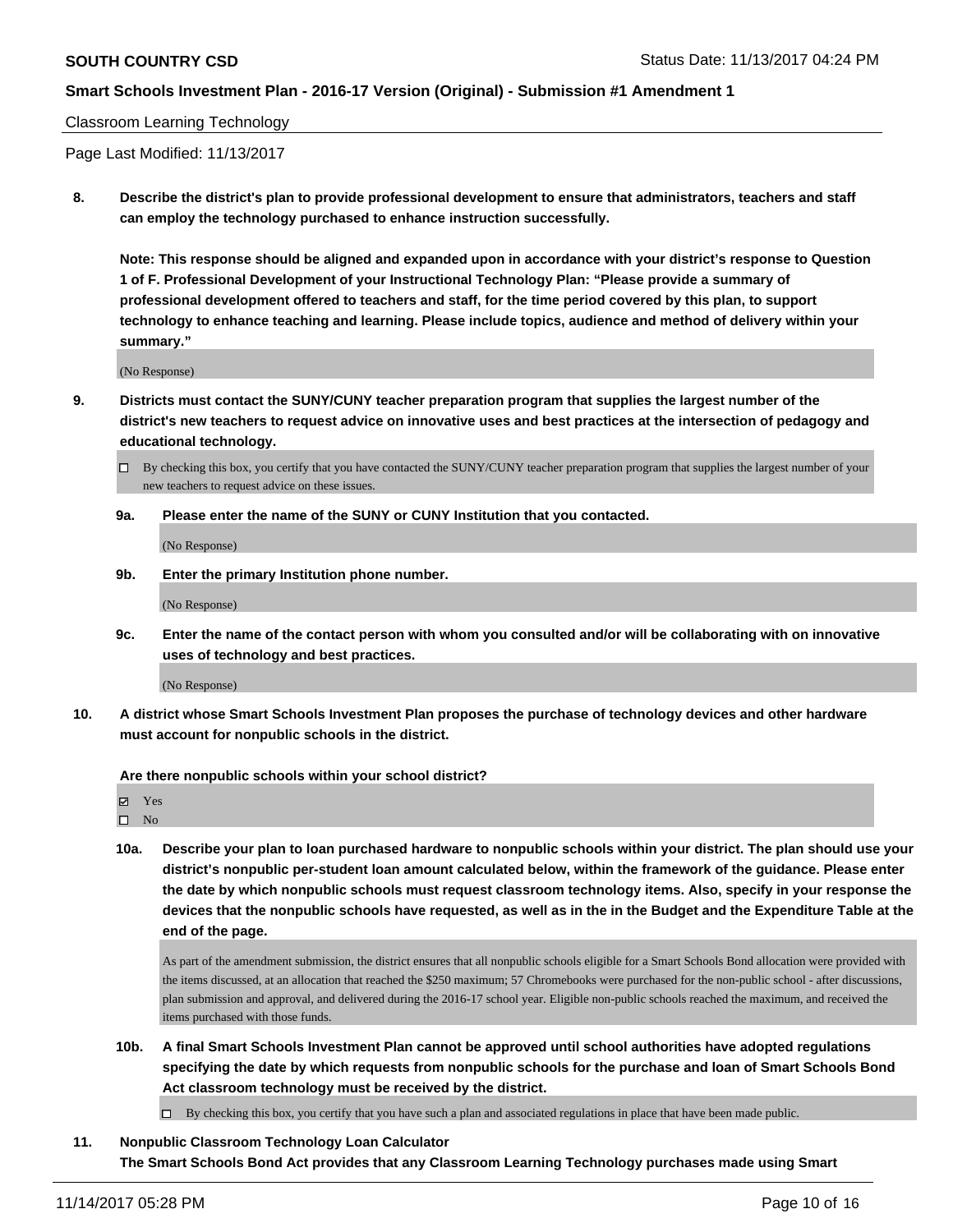#### Classroom Learning Technology

Page Last Modified: 11/13/2017

**Schools funds shall be lent, upon request, to nonpublic schools in the district. However, no school district shall be required to loan technology in amounts greater than the total obtained and spent on technology pursuant to the Smart Schools Bond Act and the value of such loan may not exceed the total of \$250 multiplied by the nonpublic school enrollment in the base year at the time of enactment. See:**

## **http://www.p12.nysed.gov/mgtserv/smart\_schools/docs/Smart\_Schools\_Bond\_Act\_Guidance\_04.27.15\_Final.pdf.**

|                                     | 1. Classroom<br>Technology<br>Sub-allocation | l 2. Public<br>Enrollment<br>$(2014-15)$ | 3. Nonpublic<br>Enrollment<br>(2014-15) | l 4. Sum of<br>Public and<br>l Nonpublic<br>l Enrollment                                      | 15. Total Per<br>Pupil Sub-<br>lallocation | l 6. Total<br>Nonpublic Loan<br>Amount |
|-------------------------------------|----------------------------------------------|------------------------------------------|-----------------------------------------|-----------------------------------------------------------------------------------------------|--------------------------------------------|----------------------------------------|
| Calculated Nonpublic Loan<br>Amount |                                              |                                          |                                         | (No Response)   (No Response)   (No Response)   (No Response)   (No Response)   (No Response) |                                            |                                        |

**12. To ensure the sustainability of technology purchases made with Smart Schools funds, districts must demonstrate a long-term plan to maintain and replace technology purchases supported by Smart Schools Bond Act funds. This sustainability plan shall demonstrate a district's capacity to support recurring costs of use that are ineligible for Smart Schools Bond Act funding such as device maintenance, technical support, Internet and wireless fees, maintenance of hotspots, staff professional development, building maintenance and the replacement of incidental items. Further, such a sustainability plan shall include a long-term plan for the replacement of purchased devices and equipment at the end of their useful life with other funding sources.**

 $\Box$  By checking this box, you certify that the district has a sustainability plan as described above.

**13. Districts must ensure that devices purchased with Smart Schools Bond funds will be distributed, prepared for use, maintained and supported appropriately. Districts must maintain detailed device inventories in accordance with generally accepted accounting principles.**

By checking this box, you certify that the district has a distribution and inventory management plan and system in place.

**14. If you are submitting an allocation for Classroom Learning Technology complete this table. Note that the calculated Total at the bottom of the table must equal the Total allocation for this category that you entered in the SSIP Overview overall budget.**

|                          | Sub-Allocation |
|--------------------------|----------------|
| Interactive Whiteboards  | (No Response)  |
| <b>Computer Servers</b>  | (No Response)  |
| <b>Desktop Computers</b> | (No Response)  |
| <b>Laptop Computers</b>  | 60,000         |
| <b>Tablet Computers</b>  | (No Response)  |
| <b>Other Costs</b>       | (No Response)  |
| Totals:                  | 60,000         |

**15. Please detail the type, quantity, per unit cost and total cost of the eligible items under each sub-category. This is especially important for any expenditures listed under the "Other" category. All expenditures must be capital-bond eligible to be reimbursed through the SSBA. If you have any questions, please contact us directly through smartschools@nysed.gov.**

**Please specify in the "Item to be Purchased" field which specific expenditures and items are planned to meet the district's nonpublic loan requirement, if applicable.**

**NOTE: Wireless Access Points that will be loaned/purchased for nonpublic schools should ONLY be included in**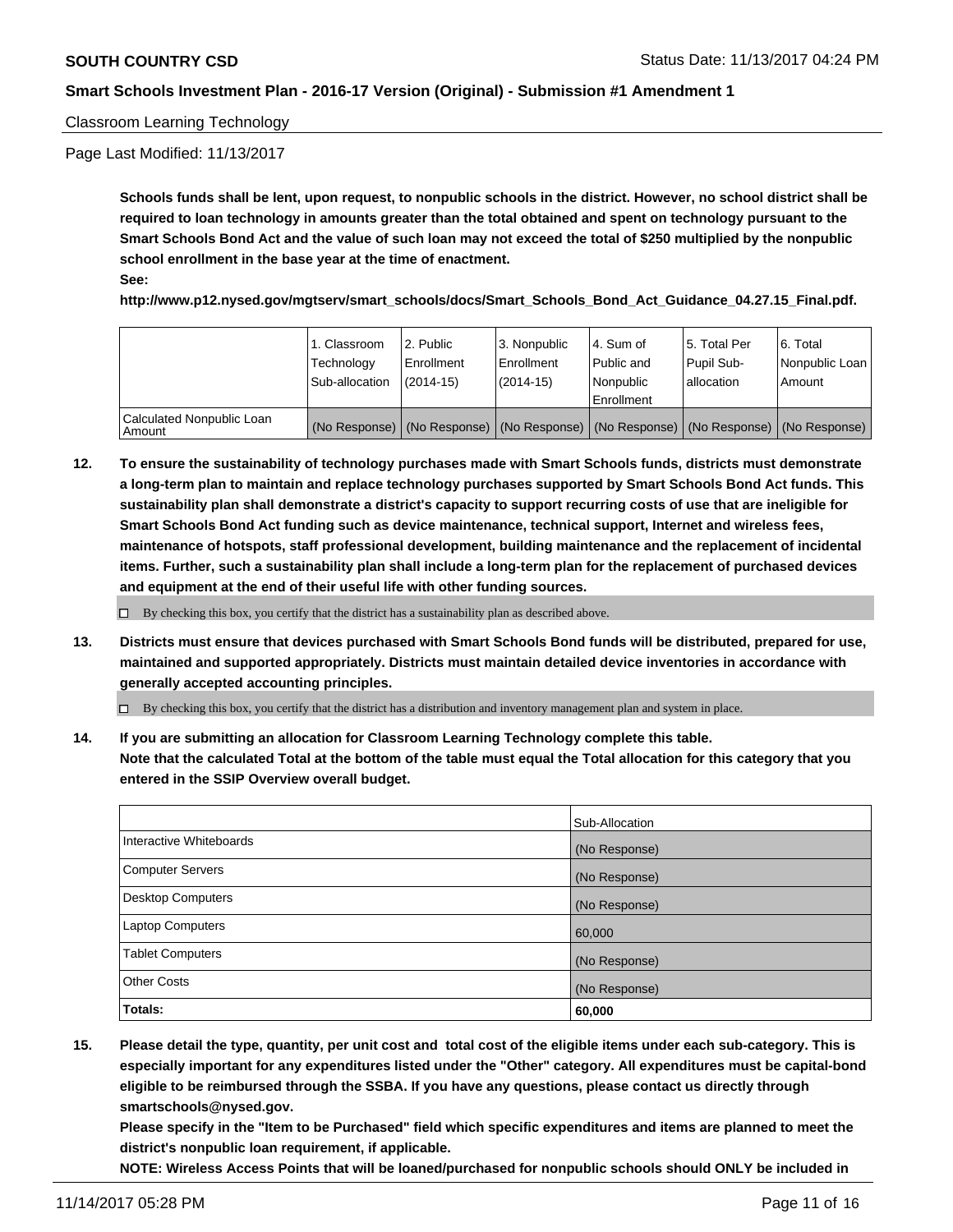Classroom Learning Technology

Page Last Modified: 11/13/2017

## **this category, not under School Connectivity, where public school districts would list them. Add rows under each sub-category for additional items, as needed.**

| Select the allowable expenditure | I Item to be Purchased    | Quantity | Cost per Item | <b>Total Cost</b> |
|----------------------------------|---------------------------|----------|---------------|-------------------|
| type.                            |                           |          |               |                   |
| Repeat to add another item under |                           |          |               |                   |
| each type.                       |                           |          |               |                   |
| <b>Laptop Computers</b>          | Chromebooks - Touchscreen | 240      | 250           | 60,000            |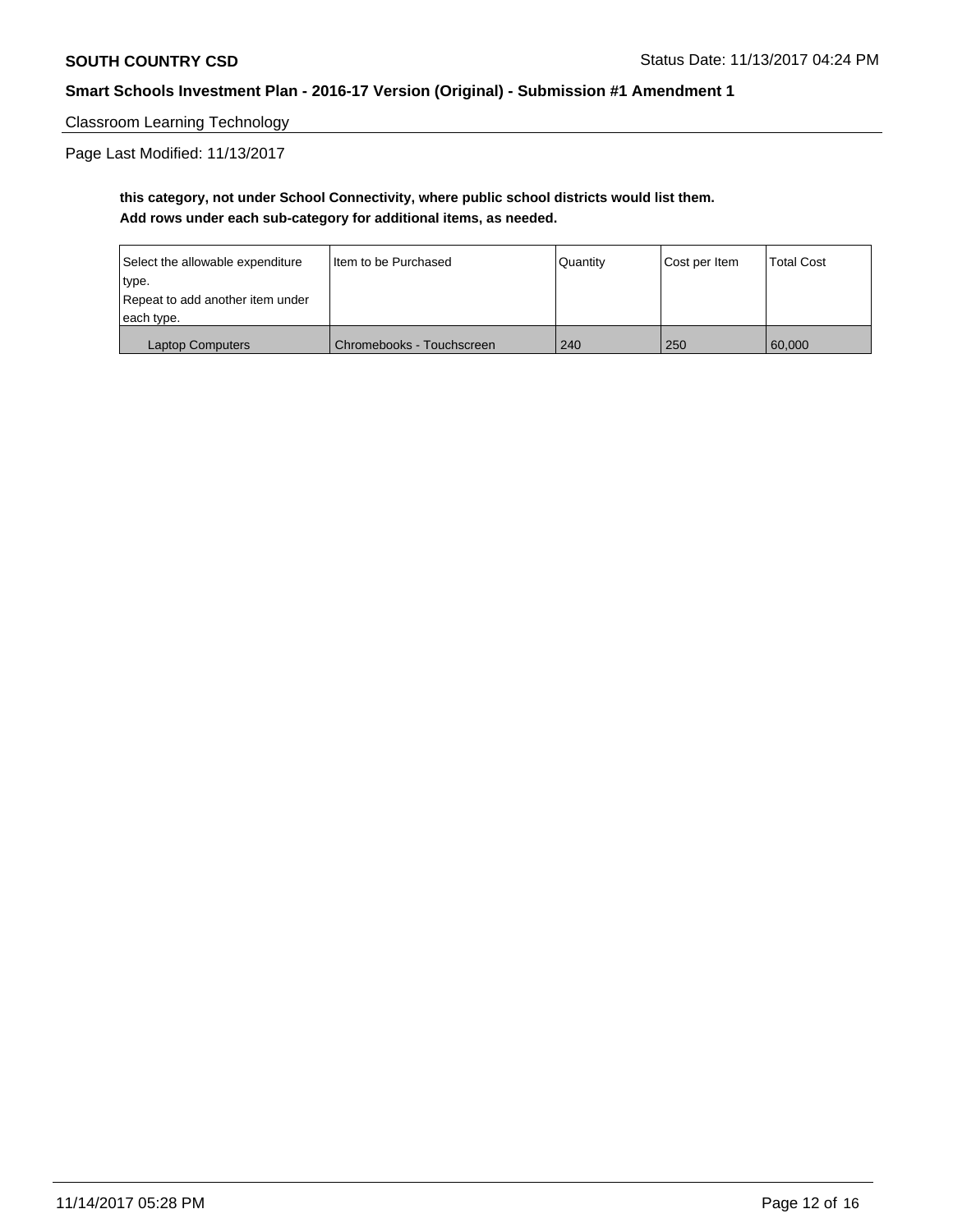#### Pre-Kindergarten Classrooms

Page Last Modified: 11/08/2017

**1. Provide information regarding how and where the district is currently serving pre-kindergarten students and justify the need for additional space with enrollment projections over 3 years.**

(No Response)

- **2. Describe the district's plan to construct, enhance or modernize education facilities to accommodate prekindergarten programs. Such plans must include:**
	- **Specific descriptions of what the district intends to do to each space;**
	- **An affirmation that pre-kindergarten classrooms will contain a minimum of 900 square feet per classroom;**
	- **The number of classrooms involved;**
	- **The approximate construction costs per classroom; and**

**- Confirmation that the space is district-owned or has a long-term lease that exceeds the probable useful life of the improvements.**

(No Response)

**3. Smart Schools Bond Act funds may only be used for capital construction costs. Describe the type and amount of additional funds that will be required to support ineligible ongoing costs (e.g. instruction, supplies) associated with any additional pre-kindergarten classrooms that the district plans to add.**

(No Response)

**4. All plans and specifications for the erection, repair, enlargement or remodeling of school buildings in any public school district in the State must be reviewed and approved by the Commissioner. Districts that plan capital projects using their Smart Schools Bond Act funds will undergo a Preliminary Review Process by the Office of Facilities Planning.**

**Please indicate on a separate row each project number given to you by the Office of Facilities Planning.**

| Project Number |  |
|----------------|--|
| (No Response)  |  |

**5. If you have made an allocation for Pre-Kindergarten Classrooms, complete this table.**

**Note that the calculated Total at the bottom of the table must equal the Total allocation for this category that you entered in the SSIP Overview overall budget.**

|                                          | Sub-Allocation |
|------------------------------------------|----------------|
| Construct Pre-K Classrooms               | (No Response)  |
| Enhance/Modernize Educational Facilities | (No Response)  |
| <b>Other Costs</b>                       | (No Response)  |
| <b>Totals:</b>                           | 0              |

**6. Please detail the type, quantity, per unit cost and total cost of the eligible items under each sub-category. This is especially important for any expenditures listed under the "Other" category. All expenditures must be capital-bond eligible to be reimbursed through the SSBA. If you have any questions, please contact us directly through smartschools@nysed.gov.**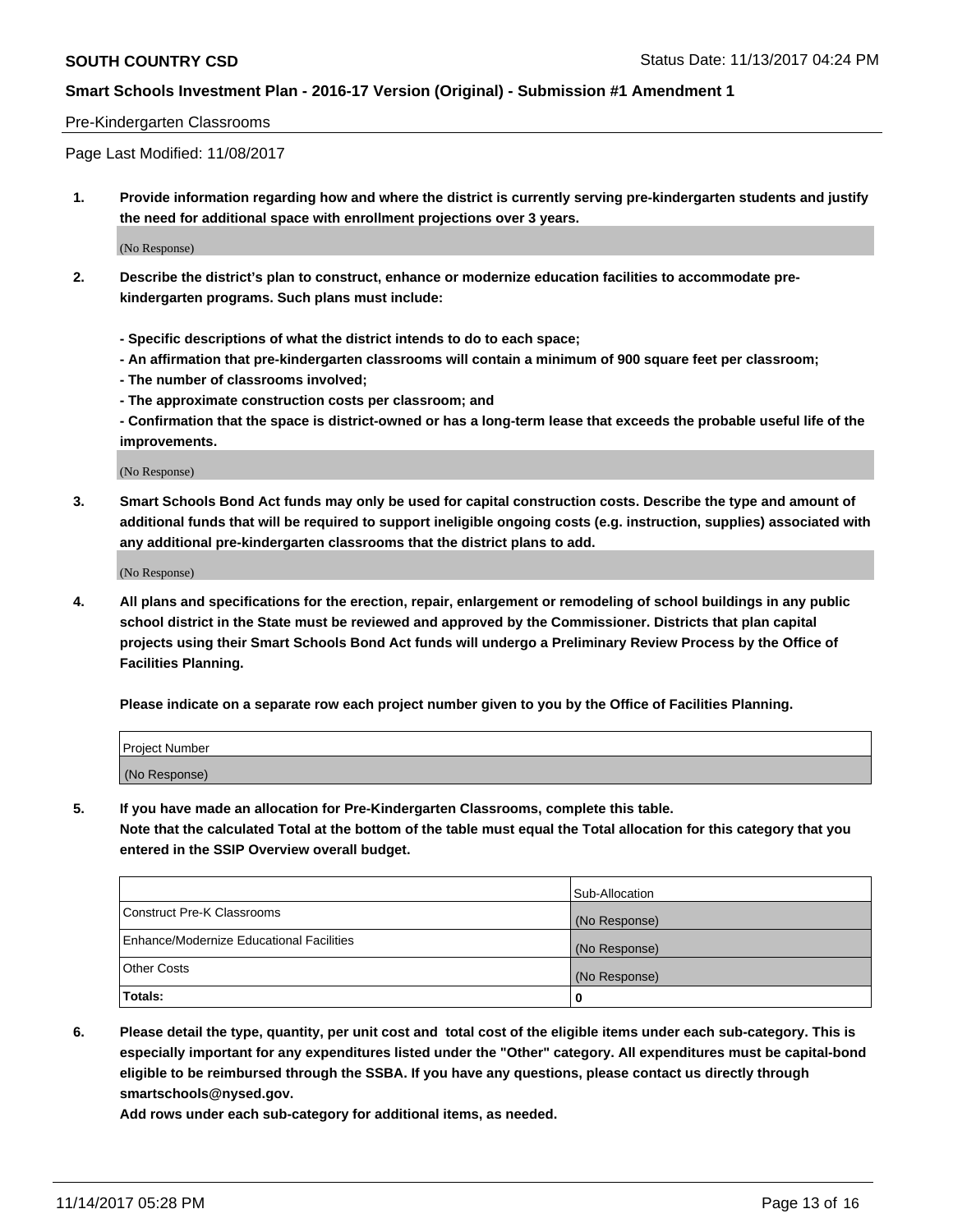# Pre-Kindergarten Classrooms

Page Last Modified: 11/08/2017

| Select the allowable expenditure | Item to be purchased | Quantity      | Cost per Item | <b>Total Cost</b> |
|----------------------------------|----------------------|---------------|---------------|-------------------|
| type.                            |                      |               |               |                   |
| Repeat to add another item under |                      |               |               |                   |
| each type.                       |                      |               |               |                   |
| (No Response)                    | (No Response)        | (No Response) | (No Response) | (No Response)     |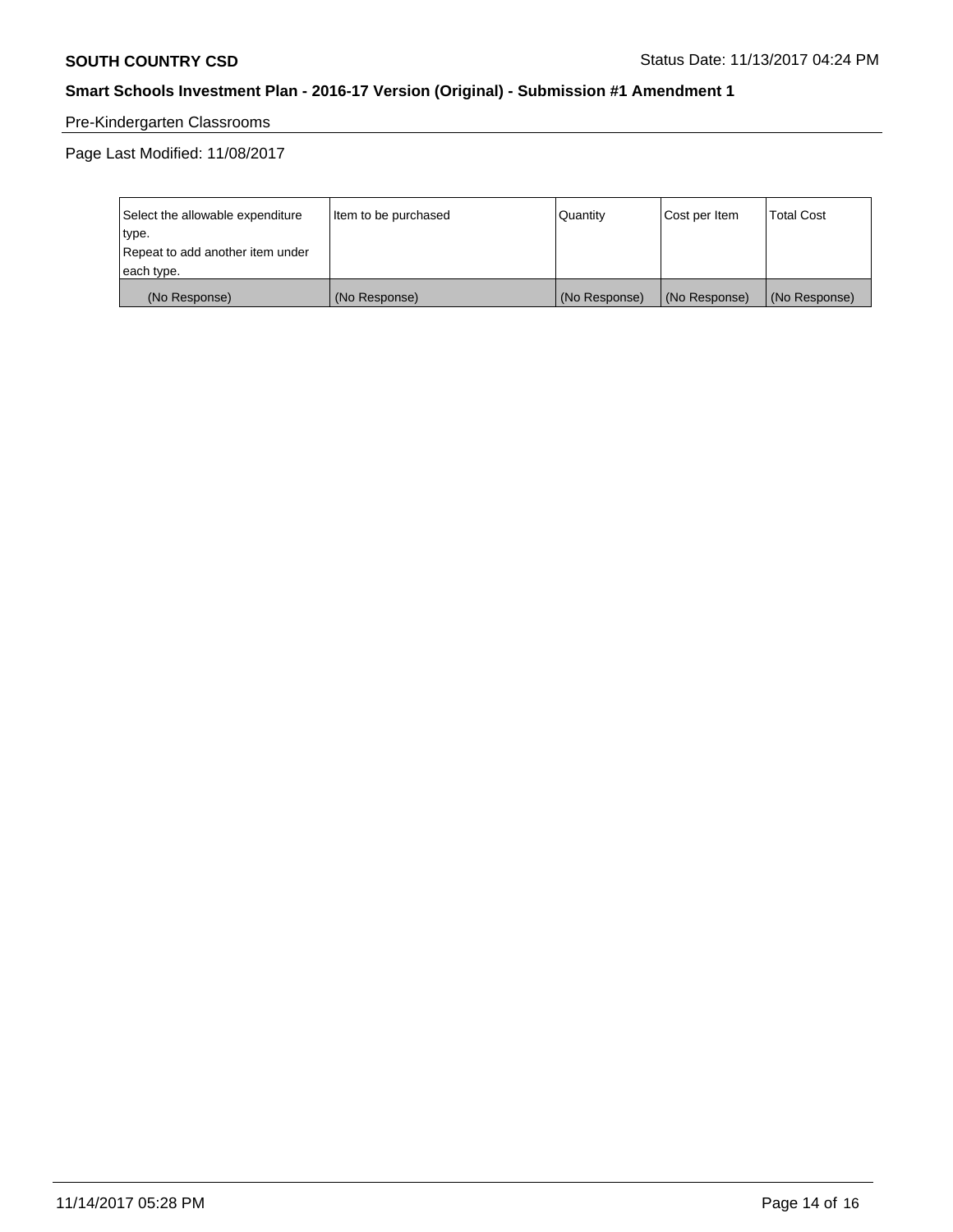#### Replace Transportable Classrooms

Page Last Modified: 10/30/2017

**1. Describe the district's plan to construct, enhance or modernize education facilities to provide high-quality instructional space by replacing transportable classrooms.**

(No Response)

**2. All plans and specifications for the erection, repair, enlargement or remodeling of school buildings in any public school district in the State must be reviewed and approved by the Commissioner. Districts that plan capital projects using their Smart Schools Bond Act funds will undergo a Preliminary Review Process by the Office of Facilities Planning.**

**Please indicate on a separate row each project number given to you by the Office of Facilities Planning.**

| Project Number |  |
|----------------|--|
| (No Response)  |  |

**3. For large projects that seek to blend Smart Schools Bond Act dollars with other funds, please note that Smart Schools Bond Act funds can be allocated on a pro rata basis depending on the number of new classrooms built that directly replace transportable classroom units.**

**If a district seeks to blend Smart Schools Bond Act dollars with other funds describe below what other funds are being used and what portion of the money will be Smart Schools Bond Act funds.**

(No Response)

**4. If you have made an allocation for Replace Transportable Classrooms, complete this table. Note that the calculated Total at the bottom of the table must equal the Total allocation for this category that you entered in the SSIP Overview overall budget.**

|                                                | Sub-Allocation |
|------------------------------------------------|----------------|
| Construct New Instructional Space              | (No Response)  |
| Enhance/Modernize Existing Instructional Space | (No Response)  |
| <b>Other Costs</b>                             | (No Response)  |
| Totals:                                        | 0              |

**5. Please detail the type, quantity, per unit cost and total cost of the eligible items under each sub-category. This is especially important for any expenditures listed under the "Other" category. All expenditures must be capital-bond eligible to be reimbursed through the SSBA. If you have any questions, please contact us directly through smartschools@nysed.gov.**

| Select the allowable expenditure | Item to be purchased | Quantity      | Cost per Item | <b>Total Cost</b> |
|----------------------------------|----------------------|---------------|---------------|-------------------|
| type.                            |                      |               |               |                   |
| Repeat to add another item under |                      |               |               |                   |
| each type.                       |                      |               |               |                   |
| (No Response)                    | (No Response)        | (No Response) | (No Response) | (No Response)     |